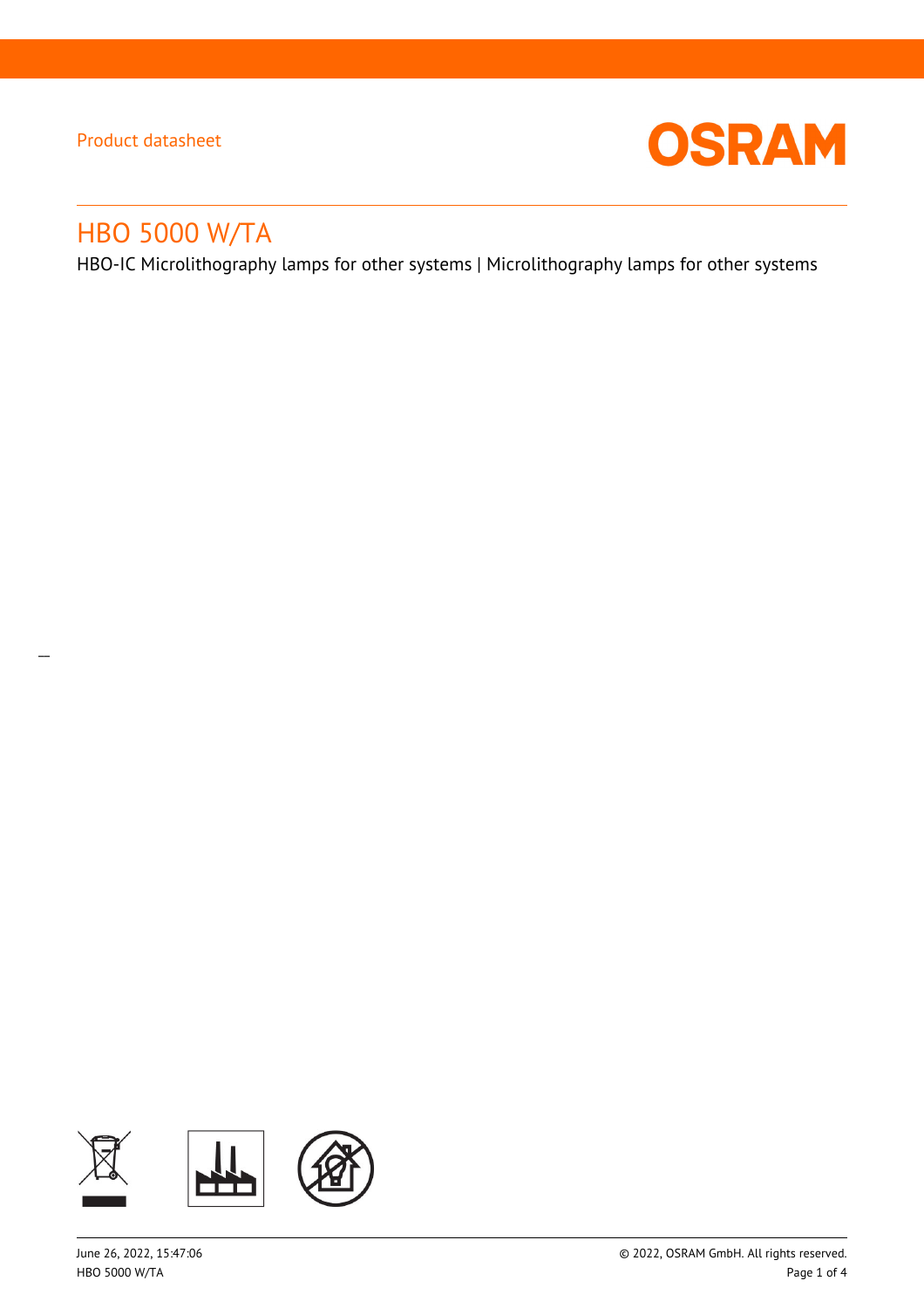### Technical data

### **Electrical data**

| Nominal voltage        | 50.0 V    |
|------------------------|-----------|
| <b>Nominal current</b> | 100.00 A  |
| Type of current        | DC.       |
| Rated wattage          | 5000.00 W |
| Nominal wattage        | 5000.00 W |

### **Dimensions & weight**



| Length                                      | 358.0 mm        |
|---------------------------------------------|-----------------|
| Length with base excl. base pins/connection | 329.50 mm       |
| Light center length (LCL)                   | 148.5 mm $^{1}$ |
| Electrode gap cold                          | $7.5$ mm        |

 $1)$  Distance from end of base to tip of anode or cathode (cold)

### **Additional product data**

| Base anode (standard designation)          | SFa33.5-12/50 <sup>1</sup>                                                                                                                                                                     |  |  |
|--------------------------------------------|------------------------------------------------------------------------------------------------------------------------------------------------------------------------------------------------|--|--|
| <b>Base cathode (standard designation)</b> | SFa33.5-12/50 <sup>2)</sup>                                                                                                                                                                    |  |  |
| <b>Product remark</b>                      | Lamp contains overpressure even in cold status -<br>additional safety regulations, supplied with the lamps,<br>have to be fulfilled. Please read Technical bulletin<br>DO-SEM TB 004 carefully |  |  |

1) With cable connection (M 10)

2) With cable connection (M12)

### **Capabilities**

| Cooling                 | Forced $1$          |
|-------------------------|---------------------|
| <b>Burning position</b> | Other $\frac{2}{3}$ |

 $^{1)}$  Maximum permissible base temperature: 200 °C / Base cooling

2) Anode on top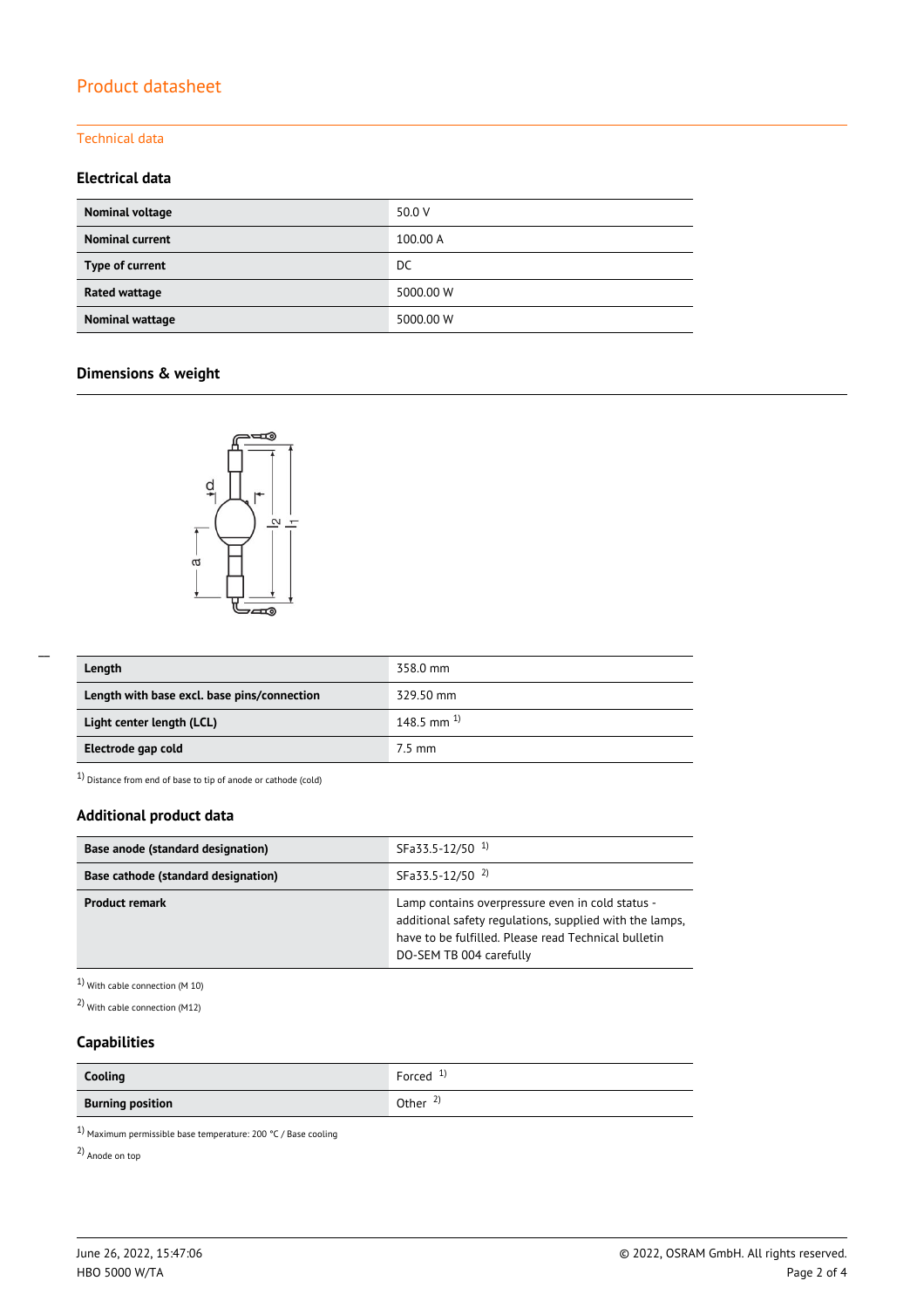### **Environmental information**

### **Information according Art. 33 of EU Regulation (EC) 1907/2006 (REACh)**

| <b>Date of Declaration</b>        | 04-03-2022                                                                                            |  |
|-----------------------------------|-------------------------------------------------------------------------------------------------------|--|
| <b>Primary Article Identifier</b> | 4050300772240                                                                                         |  |
| Candidate List Substance 1        | Lead                                                                                                  |  |
| CAS No. of substance 1            | 7439-92-1                                                                                             |  |
| <b>Safe Use Instruction</b>       | The identification of the Candidate List substance is<br>sufficient to allow safe use of the article. |  |
| Declaration No. in SCIP database  | d85e2c98-ac1c-41a5-8096-8ada8888ead0                                                                  |  |